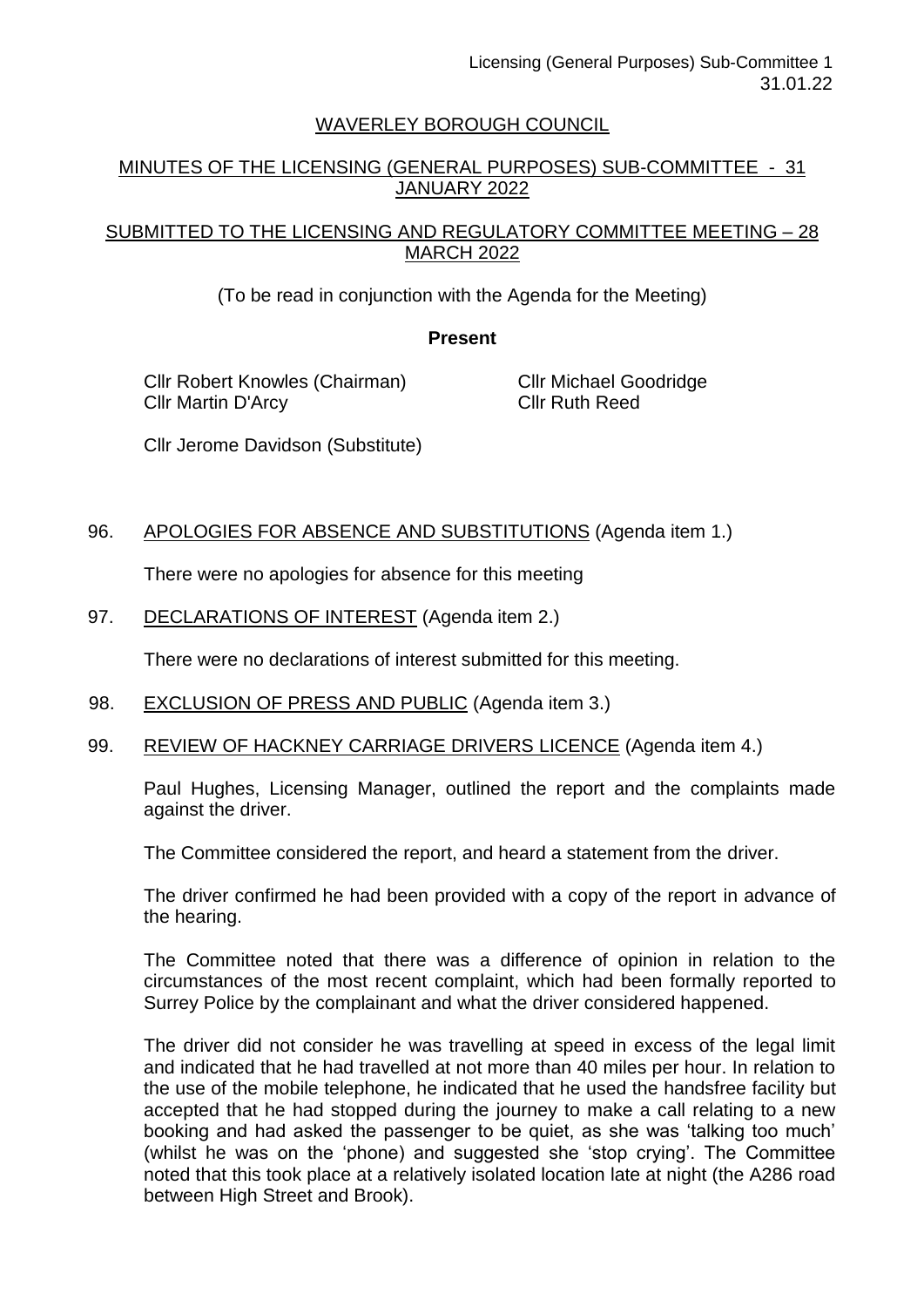The driver did appear to accept that he was driving a vehicle which was not licensed at the relevant time and explained that he had done so as there were no other drivers available at the time and the passenger was anxious to return home to her family, he explained he had gone to help and offer a service and this was at about 23.30 hours. The Committee felt that this was in itself a serious regulatory matter.

The driver accepted the records of the vehicle inspection and that the vehicle had failed on the tinting and brakes but did not provide any evidence or further explanation or information in relation to the vehicle brakes to the Committee.

However, in relation to driving an unlicensed vehicle, he explained that he had paid for the application to licence the vehicle in advance - and had lodged an application to be exempt from the tinting requirement. The Licensing Manager explained that this was on hold pending the determination of the matter before the Committee and confirmed that to him at the time of the incident. It was noted within the papers that the driver had received an email confirmation that he would not be able to use the vehicle as a licensed vehicle until a decision is made (in relation to possible exemption).

The Committee were advised that as an alternative it would have been open for him to alter the window tinting and pass an inspection so that the vehicle could be used to convey passengers as a licensed vehicle. The Committee was disappointed that he had elected to drive the vehicle to collect a passenger, knowing that this was not licensed, which was a clear breach of the expectations and requirements upon him.

The driver complained that Waverley is the only licensing authority in the country which has rules and requirements in relation to vehicle window tinting, which he disagreed with, the Committee noted that information about this regulatory requirement was in the public domain. In addition, this is set out clearly within policy documents which he claimed to be familiar with.

The Commitee noted from the questioning and the drivers responses in relation to the recent incident that he felt that the passenger was in drink and could therefore not be relied upon as a witness. However, the Committee felt that there was an unwillingness to accept and or lack of understanding that she may have been in fear or intimidated, as a lone female when the vehicle stopped without clear justification in a rural location late at night. When this was pointed out, the driver demonstrated a clear lack of empathy, and was not prepared to consider that experiences may differ. It was noted that he did not ask for any fare or receive any monies at the end of the journey and the passenger left the vehicle running into the arms of her husband. The Committee felt that the driver gave contradictory accounts throughout, for example suggesting in interview that at the end of the journey the passenger's husband approached him with an axe whereas before the Committee he reported that the husband had a knife.

The Committee felt that the drivers behaviour and conduct as a licensed driver in relation to the incident was highly unsatisfactory. The Committee also felt that the fact that the incident had been reported to the licensing authority and the Surrey Police demonstrated the serious view which the complainant took of events and confirmed her credibility.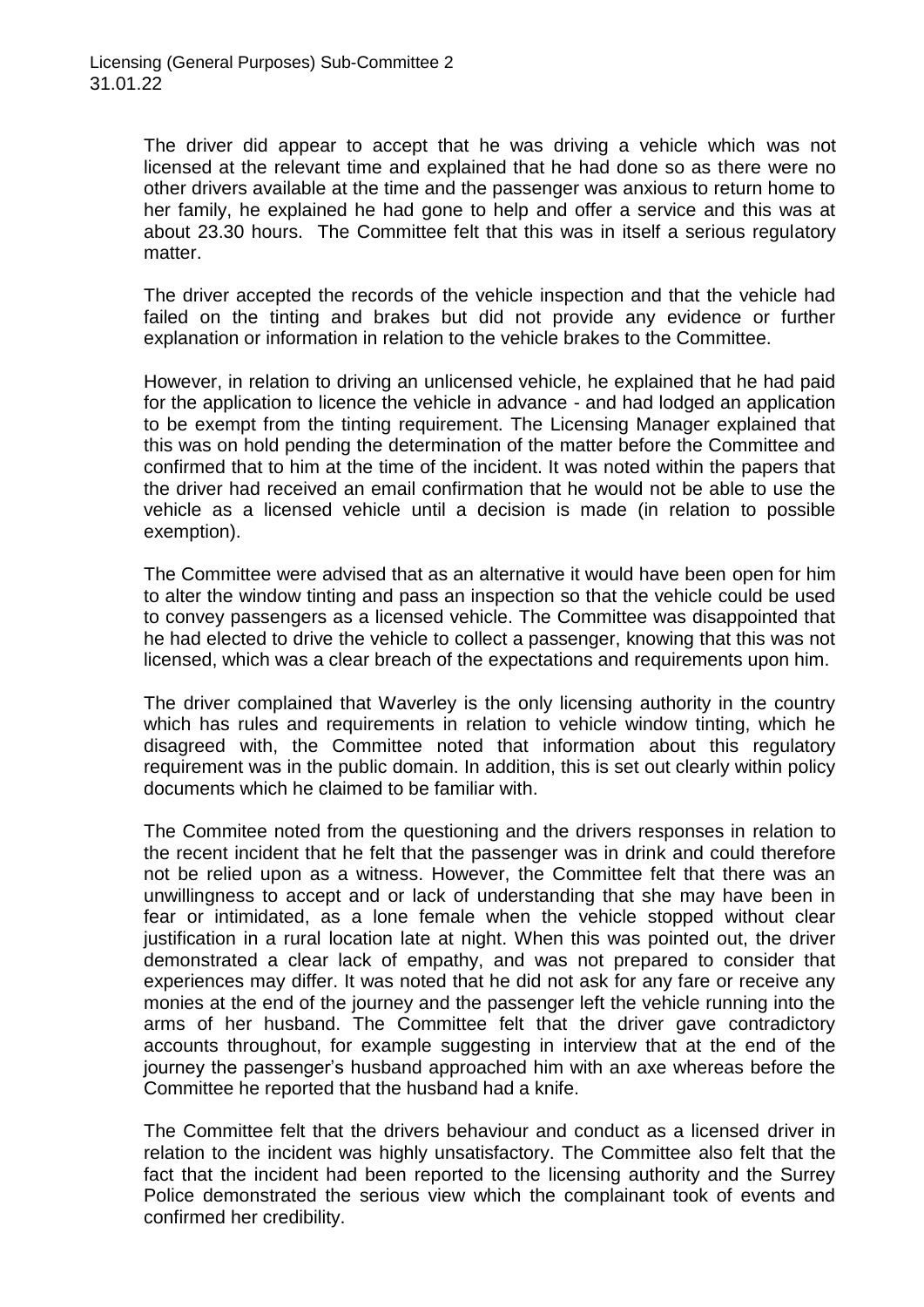The Committee noted that that he had been a licensed driver originally since 2011 and had appeared before the Committee on a number of previous occasions. In 2013 he received a strict warning and in 2014 his licence had been revoked, a decision which was upheld in the Magistrates Court and the Crown Court on appeal. In 2016 he was granted a private hire licence, which was converted to a hackney carriage licence in 2017.

The Committee concluded, as there were a total of nine separate complaints received since 2017, including a formal warning letter previously regarding other individuals driving his licensed vehicle that he was no longer a fit and proper person to hold a Waverley driver licence, and noted in particular the reference within the policy document to the fact *'that work is carried out, usually alone, in the community at any hour of the day or night and in a one to one situation with unknown passengers, who have a right to rely on the Council's judgement as to the suitability of an applicant/driver based on the evidence available to it'.*

The Committee noted that whilst the driver expressed remorse at the hearing, he did not appear to accept the seriousness of the position and/or that his actions placed him in breach of regulatory requirements. During its deliberations, the Committee made reference to the policy and procedure document which suggested that in relation to Licensing and other Regulatory offences (at paragraph 6.12) *'offences under taxi and private hire and associated legislation […] a licence will not be granted until a period of 5 years has passed since conviction'.*

The Committee felt that given the seriousness of the incident, it was appropriate to impose an immediate revocation of his Waverley driver licence and determined that this should have immediate effect and was necessary in the interests of public safety. This was particularly in light of the facts of the serious recent incident and meant that he would not be able to drive a licensed vehicle for hire or reward.

The Committee had considered whether it may be possible to impose a lesser sanction, but in light of the clear evidence from the complainant and his contrary position, and the seriousness of the incident, they felt that other sanctions would not be appropriate in the circumstances of the case and suspension was just and appropriate.

The Committee felt that revocation of his licence would be an appropriate sanction and necessary to protect the public – to ensure that a good safe and reliable service can be provided to the public by its licensed drivers. Given the history of complaints the Committee felt that it would not be possible to deal with the matter by way of lessor sanctions such as suspension, or penalty points.

The driver immediately provided his Waverley taxi licence identification badge to the Licensing Manager as soon as the decision was announced.

*Post Meeting Note: on leaving the hearing the driver became aggressive in tone and advised the committee and officers that they were 'stupid' and 'Racist'.*

#### 100. LEGAL ADVICE (Agenda item 5.)

The Committee considered all legal advice given relating to the items in the agenda.

#### **The meeting commenced at 10.00 am and concluded at 10.37 am**